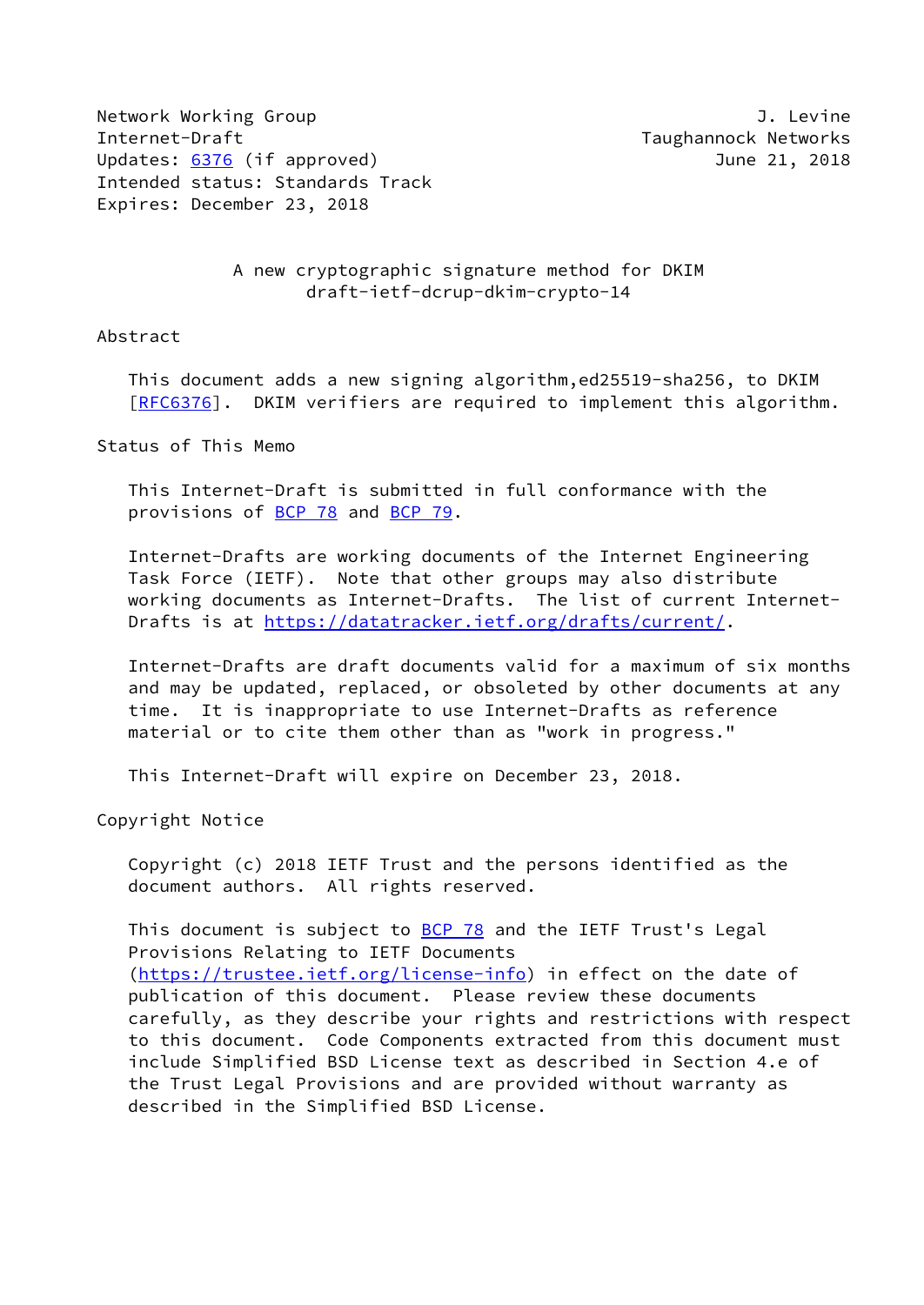## <span id="page-1-1"></span>Internet-Draft **DKIM Crypto Update** June 2018

# Table of Contents

|                                                                                                                                                                                                                                                   | $\overline{2}$  |
|---------------------------------------------------------------------------------------------------------------------------------------------------------------------------------------------------------------------------------------------------|-----------------|
| Conventions Used in This Document<br>2.                                                                                                                                                                                                           | $\overline{2}$  |
| Ed25519-SHA256 Signing Algorithm<br>3.                                                                                                                                                                                                            | $\overline{3}$  |
| Signature and key syntax<br>4.                                                                                                                                                                                                                    | $\overline{3}$  |
| 4.1.                                                                                                                                                                                                                                              | $\overline{3}$  |
|                                                                                                                                                                                                                                                   | $\overline{3}$  |
| Key and algorithm choice and strength $\dots$<br>5.                                                                                                                                                                                               | $\overline{4}$  |
| 6.                                                                                                                                                                                                                                                | $\overline{4}$  |
| 7.                                                                                                                                                                                                                                                | $\overline{4}$  |
| 8.                                                                                                                                                                                                                                                | $\overline{4}$  |
| DKIM Key Type registry<br>8.1.                                                                                                                                                                                                                    | $\overline{4}$  |
|                                                                                                                                                                                                                                                   | $\overline{5}$  |
| Normative References<br>9.1.                                                                                                                                                                                                                      | $\overline{5}$  |
| Informative References<br>9.2.                                                                                                                                                                                                                    | $\overline{5}$  |
| 9.3.                                                                                                                                                                                                                                              | $\overline{5}$  |
| Appendix A. Example of a signed message $\ldots$                                                                                                                                                                                                  | 6               |
| A.1.                                                                                                                                                                                                                                              | $\underline{6}$ |
| Public key DNS records<br><u>A.2</u> .                                                                                                                                                                                                            | 6               |
| <u>A.3</u> .                                                                                                                                                                                                                                      | $\overline{1}$  |
|                                                                                                                                                                                                                                                   | $\overline{1}$  |
| Author's Address<br>. The contract of the contract of the contract of the contract of the contract of the contract of the contract of the contract of the contract of the contract of the contract of the contract of the contract of the contrac | 8               |
|                                                                                                                                                                                                                                                   |                 |

# <span id="page-1-0"></span>[1](#page-1-0). Introduction

 Discussion Venue: Discussion about this draft is directed to the dcrup@ietf.org  $[1]$  $[1]$  mailing list.

DKIM [\[RFC6376](https://datatracker.ietf.org/doc/pdf/rfc6376)] signs e-mail messages, by creating hashes of the message headers and body and signing the header hash with a digital signature. Message recipients fetch the signature verification key from the DNS. The defining documents specify a single signing algorithm, RSA [\[RFC3447](https://datatracker.ietf.org/doc/pdf/rfc3447)].

 This document adds a new stronger signing algorithm, Edwards-Curve Digital Signature Algorithm using the Curve25519 curve (ed25519), which has much shorter keys than RSA for similar levels of security.

<span id="page-1-2"></span>[2](#page-1-2). Conventions Used in This Document

 The key words "MUST", "MUST NOT", "REQUIRED", "SHALL", "SHALL NOT", "SHOULD", "SHOULD NOT", "RECOMMENDED", "NOT RECOMMENDED", "MAY", and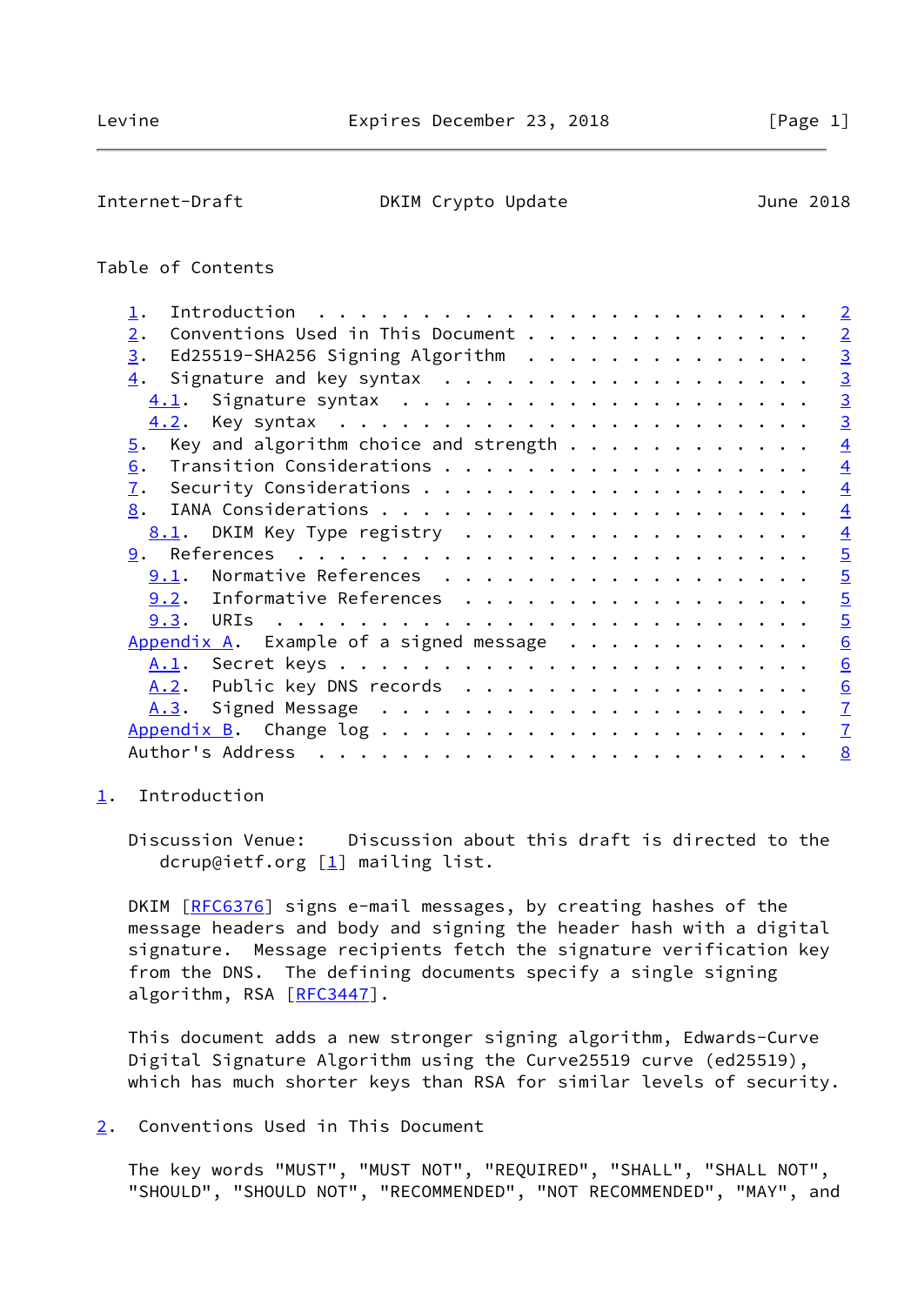"OPTIONAL" in this document are to be interpreted as described in [BCP](https://datatracker.ietf.org/doc/pdf/bcp14) [14](https://datatracker.ietf.org/doc/pdf/bcp14) [[RFC2119\]](https://datatracker.ietf.org/doc/pdf/rfc2119) [\[RFC8174](https://datatracker.ietf.org/doc/pdf/rfc8174)], and only when, they appear in all capitals, as shown here.

Levine **Expires December 23, 2018** [Page 2]

<span id="page-2-1"></span>

Internet-Draft DKIM Crypto Update June 2018

Syntax descriptions use Augmented BNF (ABNF) [\[RFC5234](https://datatracker.ietf.org/doc/pdf/rfc5234)]. The ABNF tokens sig-a-tag-k and key-k-tag-type are imported from [\[RFC6376](https://datatracker.ietf.org/doc/pdf/rfc6376)].

<span id="page-2-0"></span>[3](#page-2-0). Ed25519-SHA256 Signing Algorithm

 The ed25519-sha256 signing algorithm computes a message hash as defined in section [3 of \[RFC6376\]](https://datatracker.ietf.org/doc/pdf/rfc6376#section-3) using SHA-256 [\[FIPS-180-4-2015](#page-4-4)] as the hash-alg, and signs it with the PureEdDSA variant Ed25519, as defined in in [RFC 8032 section](https://datatracker.ietf.org/doc/pdf/rfc8032#section-5.1) 5.1 [[RFC8032\]](https://datatracker.ietf.org/doc/pdf/rfc8032). Example keys and signatures in [Appendix A](#page-5-2) below are based on the test vectors in [RFC](https://datatracker.ietf.org/doc/pdf/rfc8032) [8032](https://datatracker.ietf.org/doc/pdf/rfc8032) section [7.1 \[RFC8032\]](https://datatracker.ietf.org/doc/pdf/rfc8032#section-7.1).

 The DNS record for the verification public key has a "k=ed25519" tag to indicate that the key is an Ed25519 rather than RSA key.

This is an additional DKIM signature algorithm added to [Section](https://datatracker.ietf.org/doc/pdf/rfc6376#section-3.3) 3.3  [of \[RFC6376\]](https://datatracker.ietf.org/doc/pdf/rfc6376#section-3.3) as envisioned in Section [3.3.4 of \[RFC6376\].](https://datatracker.ietf.org/doc/pdf/rfc6376#section-3.3.4)

 Note: since Ed25519 public keys are 256 bits long, the base64 encoded key is only 44 octets, so DNS key record data will generally fit in a single 255 byte TXT string, and will work even with DNS provisioning software that doesn't handle multi-string TXT records.

<span id="page-2-2"></span>[4](#page-2-2). Signature and key syntax

The syntax of DKIM signatures and DKIM keys are updated as follows.

<span id="page-2-3"></span>[4.1](#page-2-3). Signature syntax

The syntax of DKIM algorithm tags in section [3.5 of \[RFC6376\]](https://datatracker.ietf.org/doc/pdf/rfc6376#section-3.5) is updated by adding this rule to the existing rule for sig-a-tag-k:

ABNF:

sig-a-tag-k =/ "ed25519"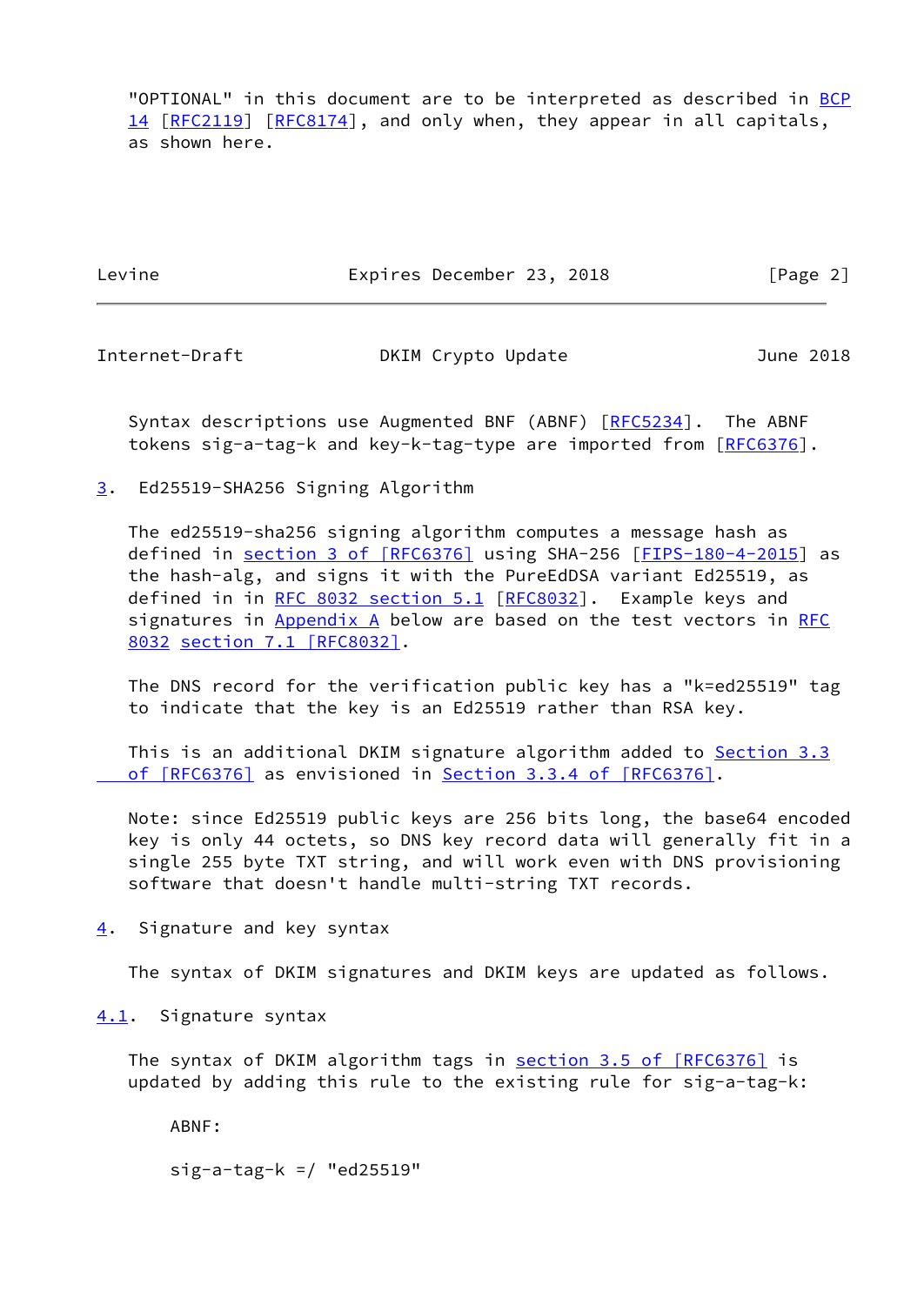#### <span id="page-3-0"></span>[4.2](#page-3-0). Key syntax

The syntax of DKIM key tags in section [3.6.1 of \[RFC6376\]](https://datatracker.ietf.org/doc/pdf/rfc6376#section-3.6.1) is updated by adding this rule to the existing rule for key-k-tag-type:

ABNF:

key-k-tag-type =/ "ed25519"

 The p= value in the key record is the ed25519 public key encoded in base64. Since the key is 256 bits long, the base64 text is 44 octets

Levine Expires December 23, 2018 [Page 3]

<span id="page-3-2"></span>Internet-Draft **DKIM Crypto Update** June 2018

long. See [Appendix A.2](#page-6-0) for a sample key record using the public key in [\[RFC8032\] Section](https://datatracker.ietf.org/doc/pdf/rfc8032#section-7.1) 7.1, Test 1.

<span id="page-3-1"></span>[5](#page-3-1). Key and algorithm choice and strength

Section [3.3 of \[RFC6376\]](https://datatracker.ietf.org/doc/pdf/rfc6376#section-3.3) describes DKIM's hash and signature algorithms. It is updated as follows:

 Signers SHOULD implement and verifiers MUST implement the ed25519-sha256 algorithm.

<span id="page-3-3"></span>[6](#page-3-3). Transition Considerations

 For backward compatibility, signers can add multiple signatures that use old and new signing algorithms. Since there can only be a single key record in the DNS for each selector, the signatures have to use different selectors, although they can use the same  $d=$  and  $i=$ identifiers.

The example message in [Appendix A](#page-5-2) has two signatures with the same d= and i= identifiers but different a= algorithms and s= selectors.

<span id="page-3-4"></span>[7](#page-3-4). Security Considerations

All of the security advice in  $[REC6376]$  continues to apply except that the security advice about ED25519 in Section [8 of \[RFC8032\]](https://datatracker.ietf.org/doc/pdf/rfc8032#section-8) supplants the advice about RSA threats.

<span id="page-3-5"></span>[8](#page-3-5). IANA Considerations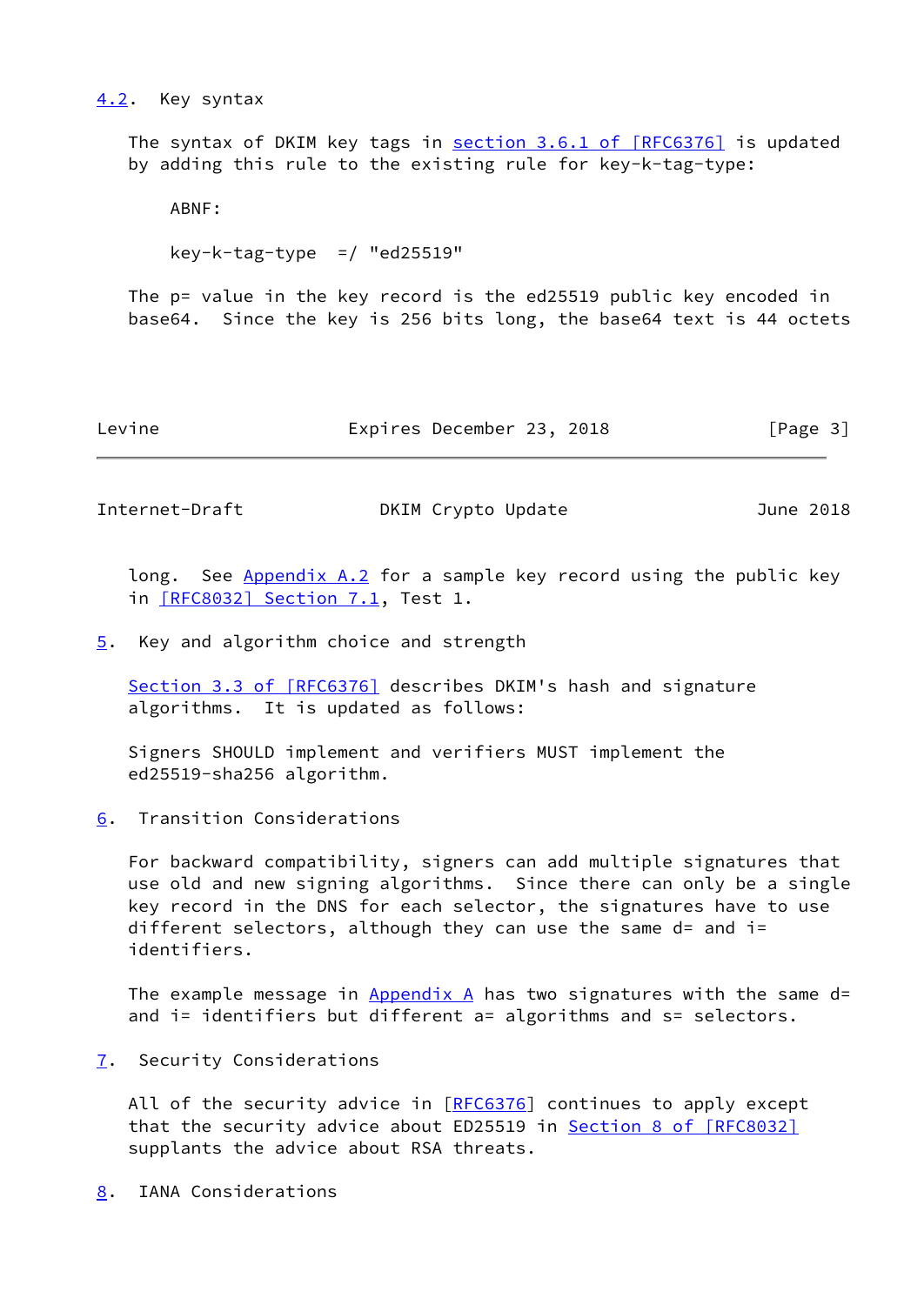IANA is requested to update registries as follows.

<span id="page-4-0"></span>[8.1](#page-4-0). DKIM Key Type registry

The following value is added to the DKIM Key Type Registry

|  | +---------+------------+-------+<br>  TYPE   REFERENCE   STATUS  <br>+---------+-----------+-------+ |  |
|--|------------------------------------------------------------------------------------------------------|--|
|  | ed25519   [RFC8032]   active  <br>+---------+------------+-------+                                   |  |

Table 1: DKIM Key Type Registry Added Values

<span id="page-4-4"></span><span id="page-4-3"></span><span id="page-4-2"></span><span id="page-4-1"></span>

| Levine               | Expires December 23, 2018                                                                                                                                                                                    | [Page 4]  |
|----------------------|--------------------------------------------------------------------------------------------------------------------------------------------------------------------------------------------------------------|-----------|
| Internet-Draft       | DKIM Crypto Update                                                                                                                                                                                           | June 2018 |
| References<br>9.     |                                                                                                                                                                                                              |           |
|                      | 9.1. Normative References                                                                                                                                                                                    |           |
| $[$ FIPS-180-4-2015] | U.S. Department of Commerce, "Secure Hash Standard", FIPS<br>PUB 180-4, August 2015,<br><http: <br="" fips="" nistpubs="" nvlpubs.nist.gov=""><math>NIST.FIPS.180-4.pdf</math>.</http:>                      |           |
| [RFC2119]            | Bradner, S., "Key words for use in RFCs to Indicate<br>Requirement Levels", BCP 14, RFC 2119,<br>DOI 10.17487/RFC2119, March 1997,<br><https: info="" rfc2119="" www.rfc-editor.org="">.</https:>            |           |
| $\lceil$ RFC5234]    | Crocker, D., Ed. and P. Overell, "Augmented BNF for Syntax<br>Specifications: ABNF", STD 68, RFC 5234,<br>DOI 10.17487/RFC5234, January 2008,<br><https: info="" rfc5234="" www.rfc-editor.org="">.</https:> |           |
| [RFC6376]            | Crocker, D., Ed., Hansen, T., Ed., and M. Kucherawy, Ed.,<br>"DomainKeys Identified Mail (DKIM) Signatures", STD 76,                                                                                         |           |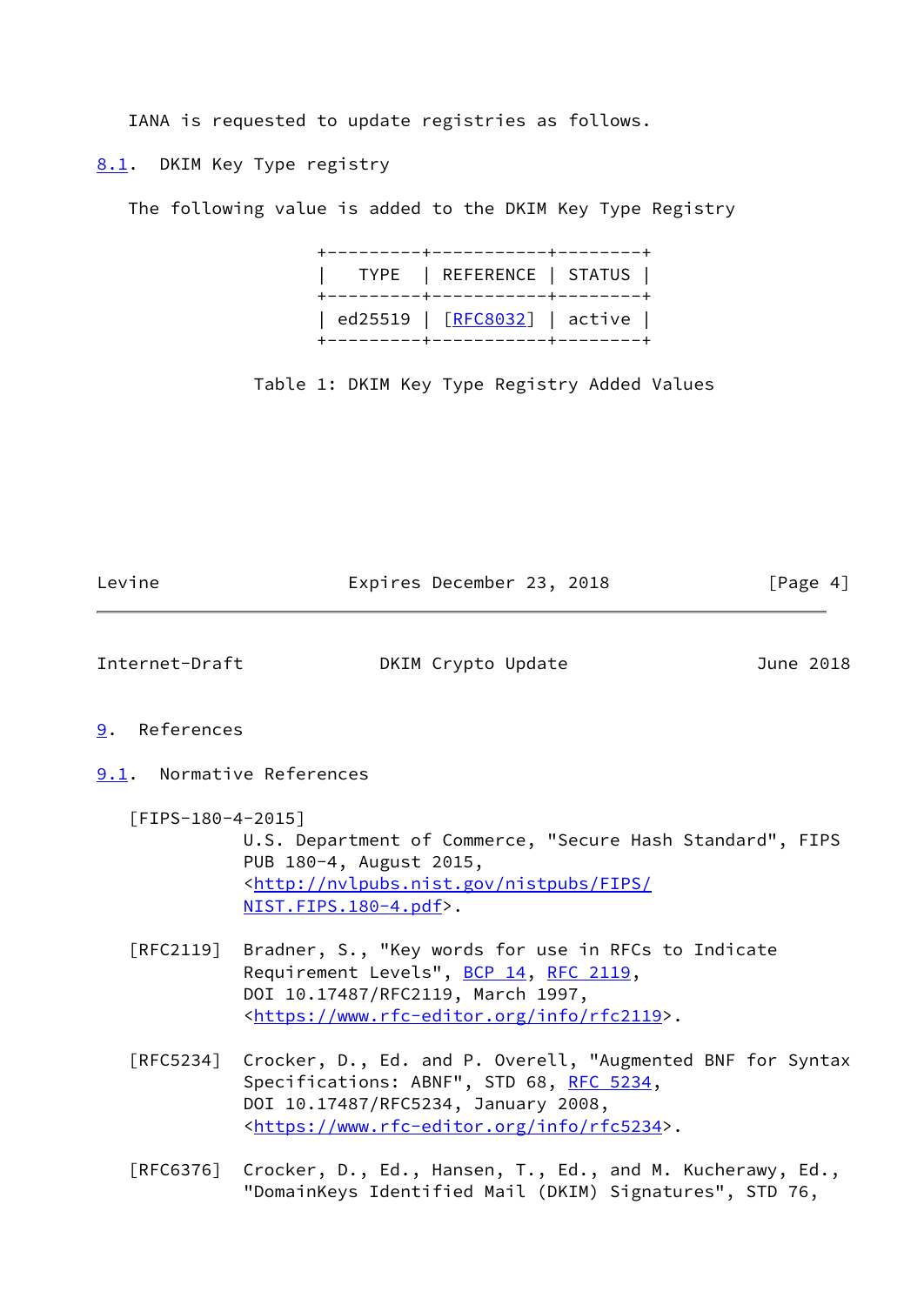[RFC 6376,](https://datatracker.ietf.org/doc/pdf/rfc6376) DOI 10.17487/RFC6376, September 2011, <[https://www.rfc-editor.org/info/rfc6376>](https://www.rfc-editor.org/info/rfc6376).

- [RFC8032] Josefsson, S. and I. Liusvaara, "Edwards-Curve Digital Signature Algorithm (EdDSA)", [RFC 8032](https://datatracker.ietf.org/doc/pdf/rfc8032), DOI 10.17487/RFC8032, January 2017, <[https://www.rfc-editor.org/info/rfc8032>](https://www.rfc-editor.org/info/rfc8032).
- [RFC8174] Leiba, B., "Ambiguity of Uppercase vs Lowercase in [RFC](https://datatracker.ietf.org/doc/pdf/rfc2119) [2119](https://datatracker.ietf.org/doc/pdf/rfc2119) Key Words", [BCP 14](https://datatracker.ietf.org/doc/pdf/bcp14), [RFC 8174,](https://datatracker.ietf.org/doc/pdf/rfc8174) DOI 10.17487/RFC8174, May 2017, [<https://www.rfc-editor.org/info/rfc8174](https://www.rfc-editor.org/info/rfc8174)>.

<span id="page-5-0"></span>[9.2](#page-5-0). Informative References

 [RFC3447] Jonsson, J. and B. Kaliski, "Public-Key Cryptography Standards (PKCS) #1: RSA Cryptography Specifications Version 2.1", [RFC 3447](https://datatracker.ietf.org/doc/pdf/rfc3447), DOI 10.17487/RFC3447, February 2003, [<https://www.rfc-editor.org/info/rfc3447](https://www.rfc-editor.org/info/rfc3447)>.

<span id="page-5-1"></span>[9.3](#page-5-1). URIs

<span id="page-5-5"></span>[1] mailto:dcrup@ietf.org

| Levine | Expires December 23, 2018 |  | [Page 5] |  |
|--------|---------------------------|--|----------|--|
|        |                           |  |          |  |

<span id="page-5-3"></span>Internet-Draft **DKIM Crypto Update** June 2018

<span id="page-5-2"></span>[Appendix A.](#page-5-2) Example of a signed message

 This is a small message with both rsa-sha256 and ed25519-sha256 DKIM signatures. The signatures are independent of each other, so either signature would be valid if the other were not present.

<span id="page-5-4"></span>[A.1](#page-5-4). Secret keys

Ed25519 secret key in base64. This is the secret key from [\[RFC8032\]](https://datatracker.ietf.org/doc/pdf/rfc8032#section-7.1) section 7.1 test 1, converted from hex to base64.

nWGxne/9WmC6hEr0kuwsxERJxWl7MmkZcDusAxyuf2A=

RSA secret key in PEM format.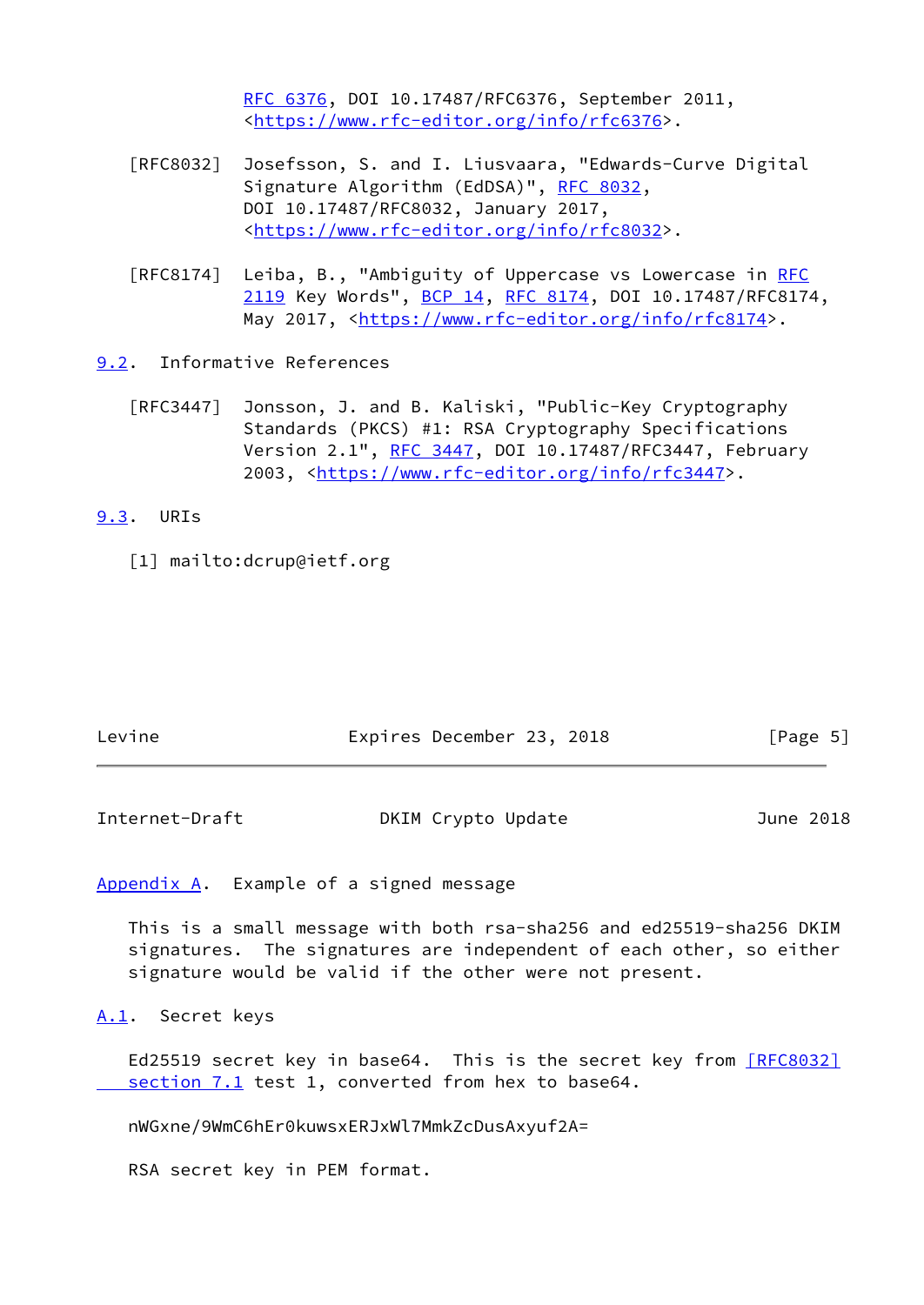-----BEGIN RSA PRIVATE KEY----- MIICXQIBAAKBgQDkHlOQoBTzWRiGs5V6NpP3idY6Wk08a5qhdR6wy5bdOKb2jLQi Y/J16JYi0Qvx/byYzCNb3W91y3FutACDfzwQ/BC/e/8uBsCR+yz1Lxj+PL6lHvqM KrM3rG4hstT5QjvHO9PzoxZyVYLzBfO2EeC3Ip3G+2kryOTIKT+l/K4w3QIDAQAB AoGAH0cxOhFZDgzXWhDhnAJDw5s4roOXN4OhjiXa8W7Y3rhX3FJqmJSPuC8N9vQm 6SVbaLAE4SG5mLMueHlh4KXffEpuLEiNp9Ss3O4YfLiQpbRqE7Tm5SxKjvvQoZZe zHorimOaChRL2it47iuWxzxSiRMv4c+j70GiWdxXnxe4UoECQQDzJB/0U58W7RZy 6enGVj2kWF732CoWFZWzi1FicudrBFoy63QwcowpoCazKtvZGMNlPWnC7x/6o8Gc uSe0ga2xAkEA8C7PipPm1/1fTRQvj1o/dDmZp243044ZNyxjg+/OPN0oWCbXIGxy WvmZbXriOWoSALJTjExEgraHEgnXssuk7QJBALl5ICsYMu6hMxO73gnfNayNgPxd WFV6Z7ULnKyV7HSVYF0hgYOHjeYe9gaMtiJYoo0zGN+L3AAtNP9huqkWlzECQE1a licIeVlo1e+qJ6Mgqr0Q7Aa7falZ448ccbSFYEPD6oFxiOl9Y9se9iYHZKKfIcst o7DUw1/hz2Ck4N5JrgUCQQCyKveNvjzkkd8HjYs0SwM0fPjK16//5qDZ2UiDGnOe uEzxBDAr518Z8VFbR41in3W4Y3yCDgQlLlcETrS+zYcL -----END RSA PRIVATE KEY-----

<span id="page-6-0"></span>[A.2](#page-6-0). Public key DNS records

The public key p= value in the first record is the public key from [\[RFC8032\] section](https://datatracker.ietf.org/doc/pdf/rfc8032#section-7.1) 7.1 test 1, converted from hex to base64.

brisbane.\_domainkey.football.example.com. IN TXT ( "v=DKIM1; k=ed25519; p=11qYAYKxCrfVS/7TyWQHOg7hcvPapiMlrwIaaPcHURo=")

test.\_domainkey.football.example.com. IN TXT ( "v=DKIM1; k=rsa; p=MIGfMA0GCSqGSIb3DQEBAQUAA4GNADCBiQKBgQDkHlOQoBTzWR" "iGs5V6NpP3idY6Wk08a5qhdR6wy5bdOKb2jLQiY/J16JYi0Qvx/byYzCNb3W91y3FutAC" "DfzwQ/BC/e/8uBsCR+yz1Lxj+PL6lHvqMKrM3rG4hstT5QjvHO9PzoxZyVYLzBfO2EeC3" "Ip3G+2kryOTIKT+l/K4w3QIDAQAB")

| Levine |  |
|--------|--|
|        |  |

Expires December 23, 2018 [Page 6]

<span id="page-6-2"></span>Internet-Draft DKIM Crypto Update June 2018

## <span id="page-6-1"></span>[A.3](#page-6-1). Signed Message

 The text in each line of the message starts at the first position except for the continuation lines on the DKIM-Signature headers which start with a single space. A blank line follows the "Joe." line.

 DKIM-Signature: v=1; a=ed25519-sha256; c=relaxed/relaxed; d=football.example.com; i=@football.example.com;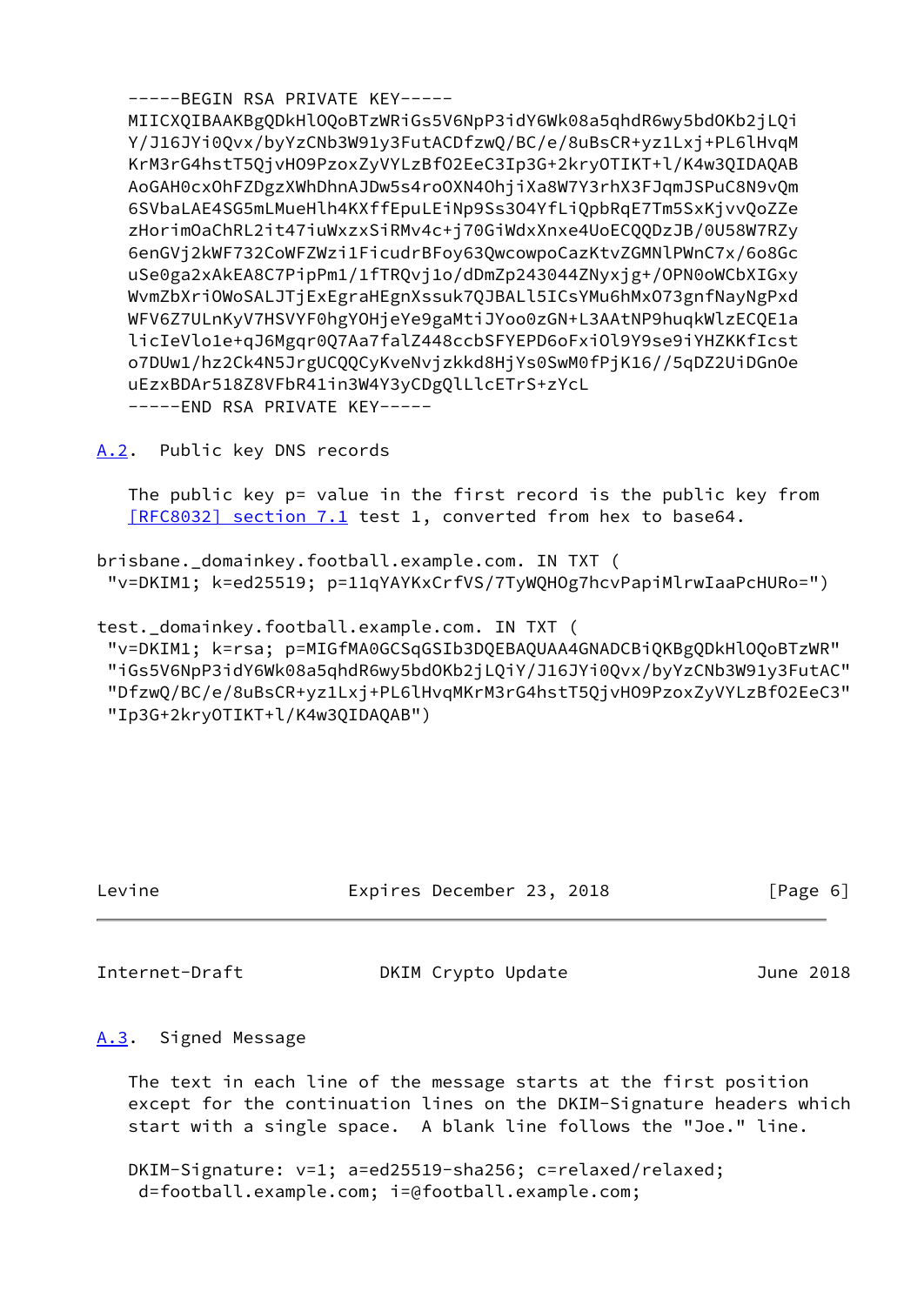q=dns/txt; s=brisbane; t=1528637909; h=from : to : subject : date : message-id : from : subject : date; bh=2jUSOH9NhtVGCQWNr9BrIAPreKQjO6Sn7XIkfJVOzv8=; b=/gCrinpcQOoIfuHNQIbq4pgh9kyIK3AQUdt9OdqQehSwhEIug4D11Bus Fa3bT3FY5OsU7ZbnKELq+eXdp1Q1Dw== DKIM-Signature: v=1; a=rsa-sha256; c=relaxed/relaxed; d=football.example.com; i=@football.example.com; q=dns/txt; s=test; t=1528637909; h=from : to : subject : date : message-id : from : subject : date; bh=2jUSOH9NhtVGCQWNr9BrIAPreKQjO6Sn7XIkfJVOzv8=; b=F45dVWDfMbQDGHJFlXUNB2HKfbCeLRyhDXgFpEL8GwpsRe0IeIixNTe3 DhCVlUrSjV4BwcVcOF6+FF3Zo9Rpo1tFOeS9mPYQTnGdaSGsgeefOsk2Jz dA+L10TeYt9BgDfQNZtKdN1WO//KgIqXP7OdEFE4LjFYNcUxZQ4FADY+8= From: Joe SixPack <joe@football.example.com> To: Suzie Q <suzie@shopping.example.net> Subject: Is dinner ready? Date: Fri, 11 Jul 2003 21:00:37 -0700 (PDT) Message-ID: <20030712040037.46341.5F8J@football.example.com> Hi. We lost the game. Are you hungry yet? Joe. [Appendix B.](#page-7-0) Change log 13 to 14 Editorial nits. 12 to 13 Made example even less wrong. 11 to 12 Made example less wrong. 10 to 11 New example with both signatures, minor nits. 09 to 10 Improve abstract, minor nits. 08 to 09 Specify sha-256 for the extremely literal minded. Take out the prehash stuff. Add example. Levine **Expires December 23, 2018** [Page 7]

<span id="page-7-1"></span><span id="page-7-0"></span>

| Internet-Draft | DKIM Crypto Update | June 2018 |
|----------------|--------------------|-----------|
|                |                    |           |

07 to 08 Specify base64 key records. Style edits per Dave C.